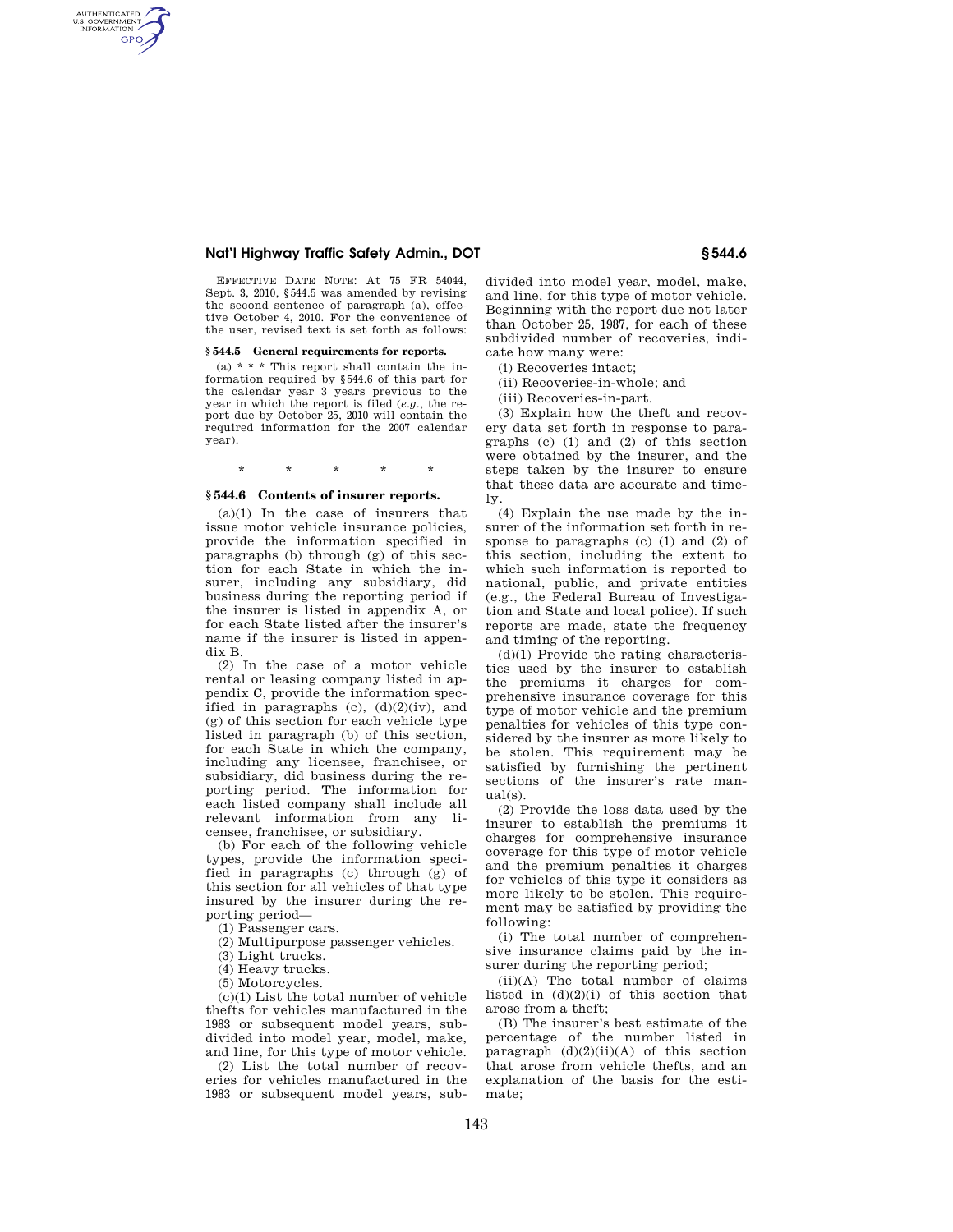(iii) The total amount (in dollars) paid out by the insurer during the reporting period in response to all the comprehensive claims filed by its policyholders;

(iv)(A) In the case of insurers listed in appendix A or B, provide—

(*1*) The total amount (in dollars) listed under paragraph  $(d)(2)(iii)$  of this section paid out by the insurer as a result of theft; and

(*2*) The insurer's best estimate of the percentage of the dollar total listed in paragraph  $(d)(2)(iv)(A)(1)$  of this section that arose from vehicle thefts, and an explanation of the basis for the estimate;

(B) In the case of other insurers subject to this part, the net losses suffered by the insurer (in dollars) as a result of vehicle theft;

(v)(A) The total amount (in dollars) recovered by the insurer from the sale of recovered vehicles, major parts recovered not attached to the vehicle superstructure, or other recovered parts, after the insurer had made a payment listed under paragraph (d)(2)(iv) of this section.

(B) The insurer's best estimate of the percentage of the dollar total listed in paragraph  $(d)(2)(v)(A)$  of this section that arose from vehicle thefts, and an explanation of the basis for the estimate;

(vi) An identification of the vehicles for which the insurer charges comprehensive insurance premium penalties, because the insurer considers such vehicles as more likely to be stolen;

(vii) The total number of comprehensive insurance claims paid by the insurer for each vehicle risk grouping identified in paragraph  $(d)(2)(vi)$  of this section during the reporting period, and the total amount (in dollars) paid out by the insurer in response to each of the listed claims totals; and

(viii) The maximum premium adjustments (as a percentage of the basic comprehensive insurance premium) made for each vehicle risk grouping identified in paragraph  $(d)(2)(vi)$  of this section during the reporting period, as a result of the insurer's determination that such vehicles are more likely to be stolen.

# **§ 544.6 49 CFR Ch. V (10–1–10 Edition)**

(3) Identify any other rating rules and plans used by the insurer to establish its comprehensive insurance premiums and premium penalties for motor vehicles it considers as more likely to be stolen, and explain how such rating rules and plans are used to establish the premiums and premium penalties.

(4) Explain the basis for the insurer's comprehensive insurance premiums and the premium penalties charged for motor vehicles it considers as more likely to be stolen. This requirement may be satisfied by providing the pertinent sections of materials filed with State insurance regulatory officials and clearly indicating which information in those sections is being submitted in compliance with this paragraph.

(e) List each action taken by the insurer to reduce the premiums it charges for comprehensive insurance coverage because of a reduction in thefts of this type of motor vehicle. For each action:

(1) State the conditions that must be satisfied to receive such a reduction (e.g., installation of antitheft device, marking of vehicle in accordance with theft prevention standard, etc.);

(2) State the number of the insurer's policyholders and the total number of vehicles insured by the insurer that received this reduction; and

(3) State the difference in average comprehensive insurance premiums for those policyholders that received this reduction versus those policyholders that did not receive the reduction.

(f) In the case of an insurer that offered a reduction in its comprehensive insurance premiums for vehicles equipped with antitheft devices, provide:

(1) The specific criteria used by the insurer to determine whether a vehicle is eligible for the reduction (original equipment antitheft device, passive antitheft device, etc.);

(2) The total number of vehicle thefts for vehicles manufactured in the 1983 or subsequent model years that received a reduction under each listed criterion; and

(3) The total number of recoveries of vehicles manufactured in the 1983 or subsequent model years that received a